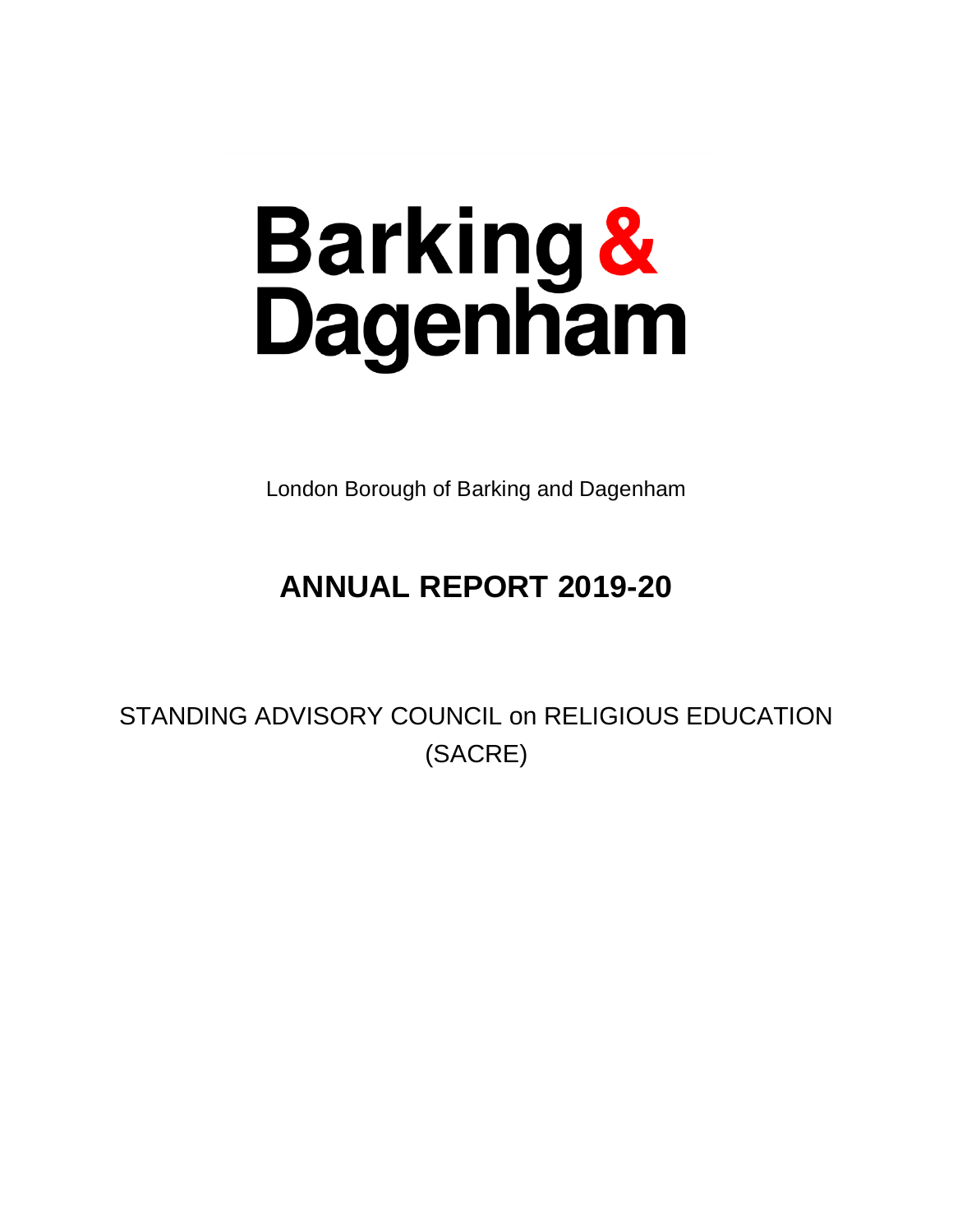|   | <b>Contents</b>                                                    | Page           |
|---|--------------------------------------------------------------------|----------------|
|   | Introduction                                                       | 4              |
| 1 | <b>Advice to statutory bodies</b>                                  | 5              |
|   | The local authority                                                |                |
|   | Schools                                                            |                |
|   | Government or other statutory bodies                               |                |
|   | Responses to the advice given, where appropriate                   |                |
| 2 | Standards and quality of provision of RE                           | 6              |
|   | <b>Public examinations</b>                                         |                |
|   | Attainment in RE not covered by public examination                 |                |
|   | The quality of RE in schools                                       |                |
|   | Withdrawal from RE                                                 |                |
|   | Complaints about RE                                                |                |
| 3 | <b>Agreed Syllabus</b>                                             | $\overline{7}$ |
|   | If there was a review of the syllabus under report                 |                |
|   | When the next review will take place                               |                |
| 4 | <b>Collective worship</b>                                          | 8              |
|   | Compliance with statutory requirement                              |                |
|   | Quality of Collective worship                                      |                |
|   | Determinations                                                     |                |
|   | Complaints about collective worship                                |                |
| 5 | <b>Management of SACRE</b>                                         | 8              |
|   | Attendance at SACRE, by committee                                  |                |
|   | Membership and training                                            |                |
|   | Complaints about RE and collective worship                         |                |
| 6 | Contribution of SACRE to the wider Local Authority Agenda          | 9              |
|   | Identify what SACRE has contributed to other agendas               |                |
|   | SACRE's contribution to the LA's public sector quality duty        |                |
|   | What SACRE has done to support schools through events and training |                |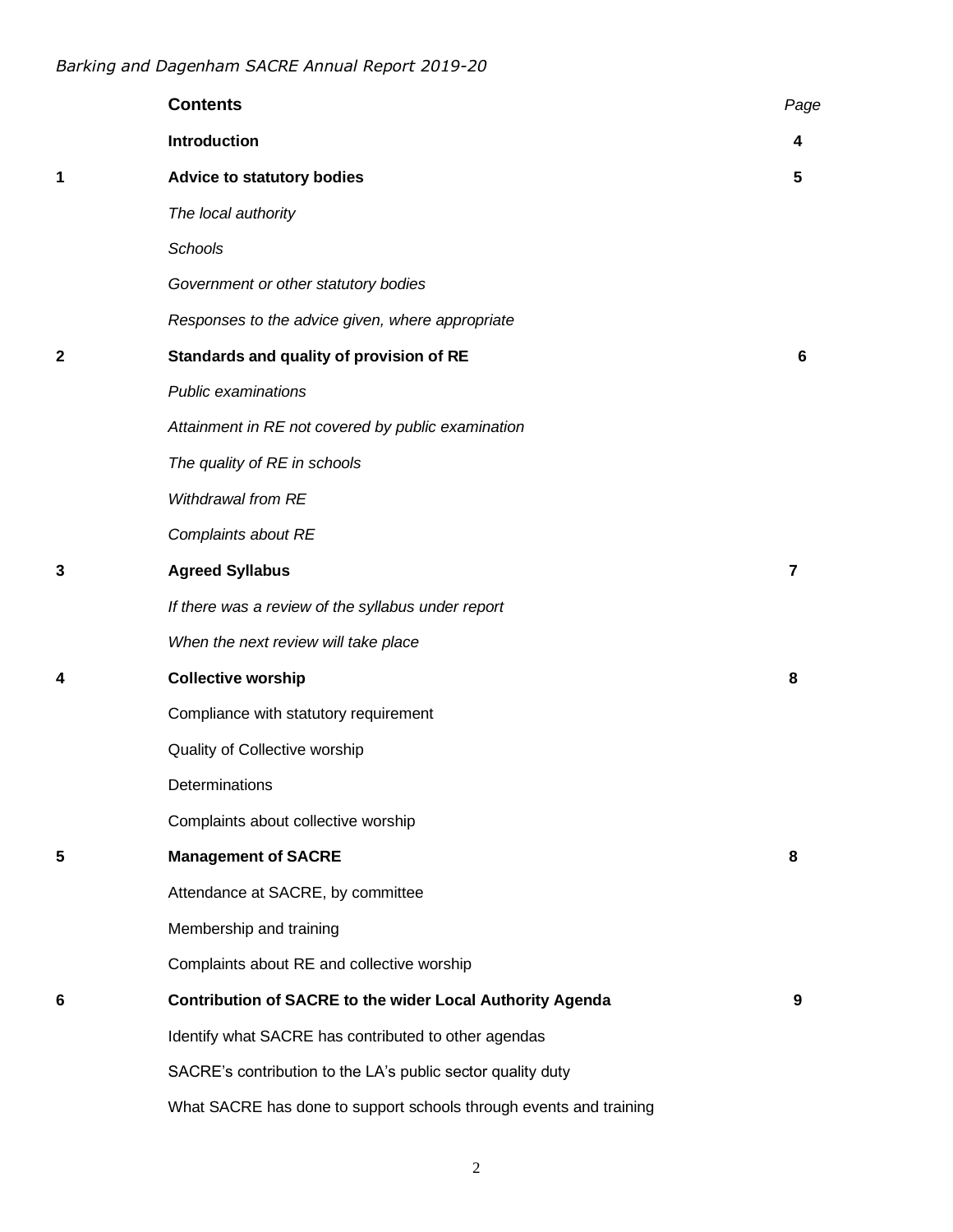Links to broader community initiatives

Achievements by SACRE members

# **7 Membership of SACRE, local authority officers and professional advice 10** Meetings and venues 2019-2020

**Appendix 1:** SACRE action plan 2019-2020 **11**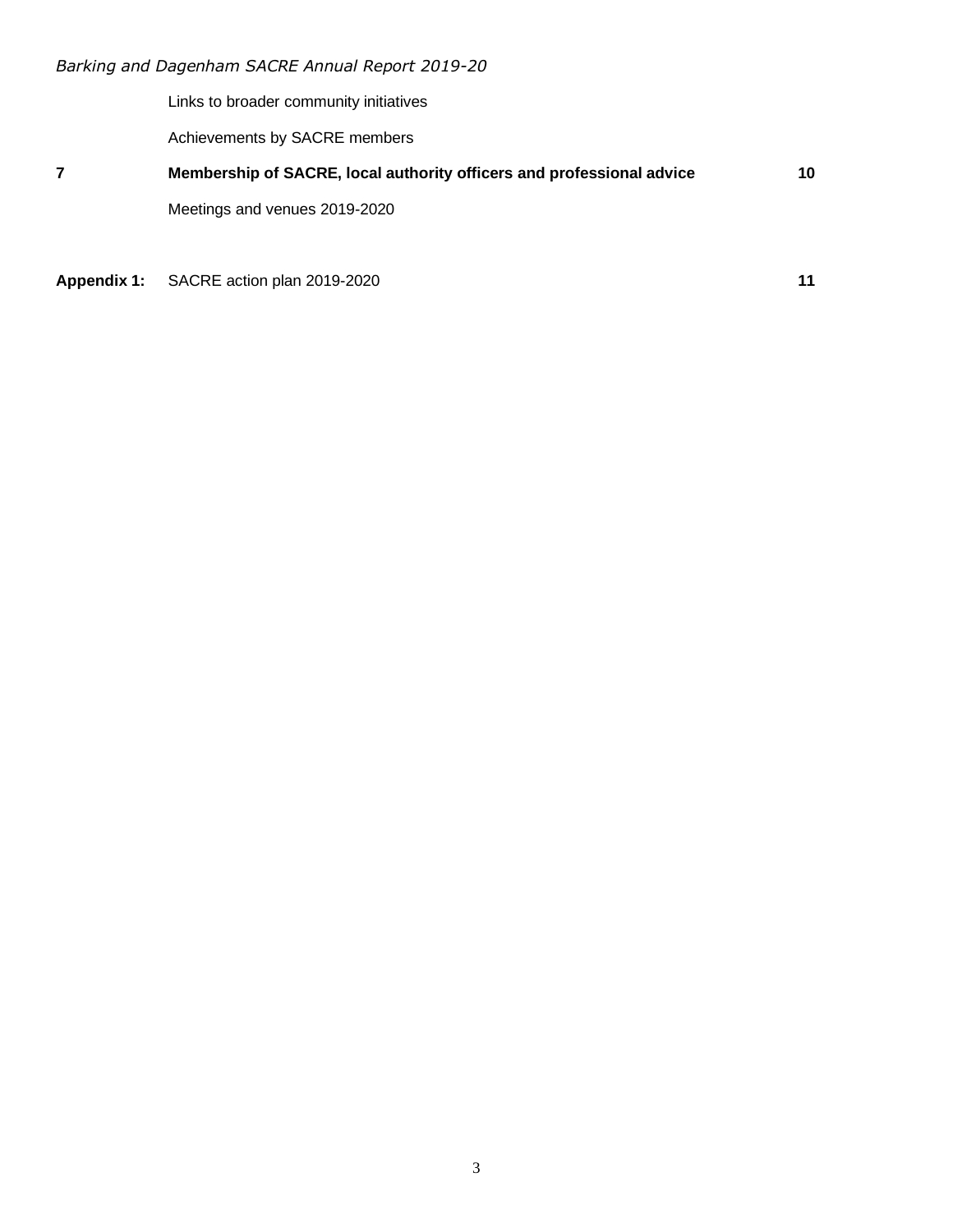# **Introduction**

Since 1988, it has been a requirement that every local education authority (LA) has a Standing Advisory Council on Religious Education (SACRE).

Though legislation sets out both the structure and the remit of a local SACRE - principally, overseeing religious education (RE) and collective worship - in practice every SACRE has developed its own particular style and character.

Barking and Dagenham SACRE, which begun its work in 1989, has certainly developed its own particular style and character over this time. Some of the notable features of SACRE's work during 2019-2020 are included in this report.

It is a legislative requirement that each SACRE produces an annual report of its work and that this is sent to the Department for Education (DfE), NASACRE, to local schools and to other interested parties.

#### **Background to the Borough**

In the 2011 Census, figures clearly indicate that Barking and Dagenham is a multifaith Borough; after Christianity (69%) the largest religious group in the Borough is made up of the Muslim population (4.4%), then Hinduism at 1,867 (1.1%), Sikhism at 1,800 (1.1%), Judaism at 500 (0.3%), Buddhism 400 (0.2%) and other religions at 308 (0.2%). More recent data indicates that there will continue to be demand for religious meeting places in particular for churches, mosques, mandirs and gurdwaras.

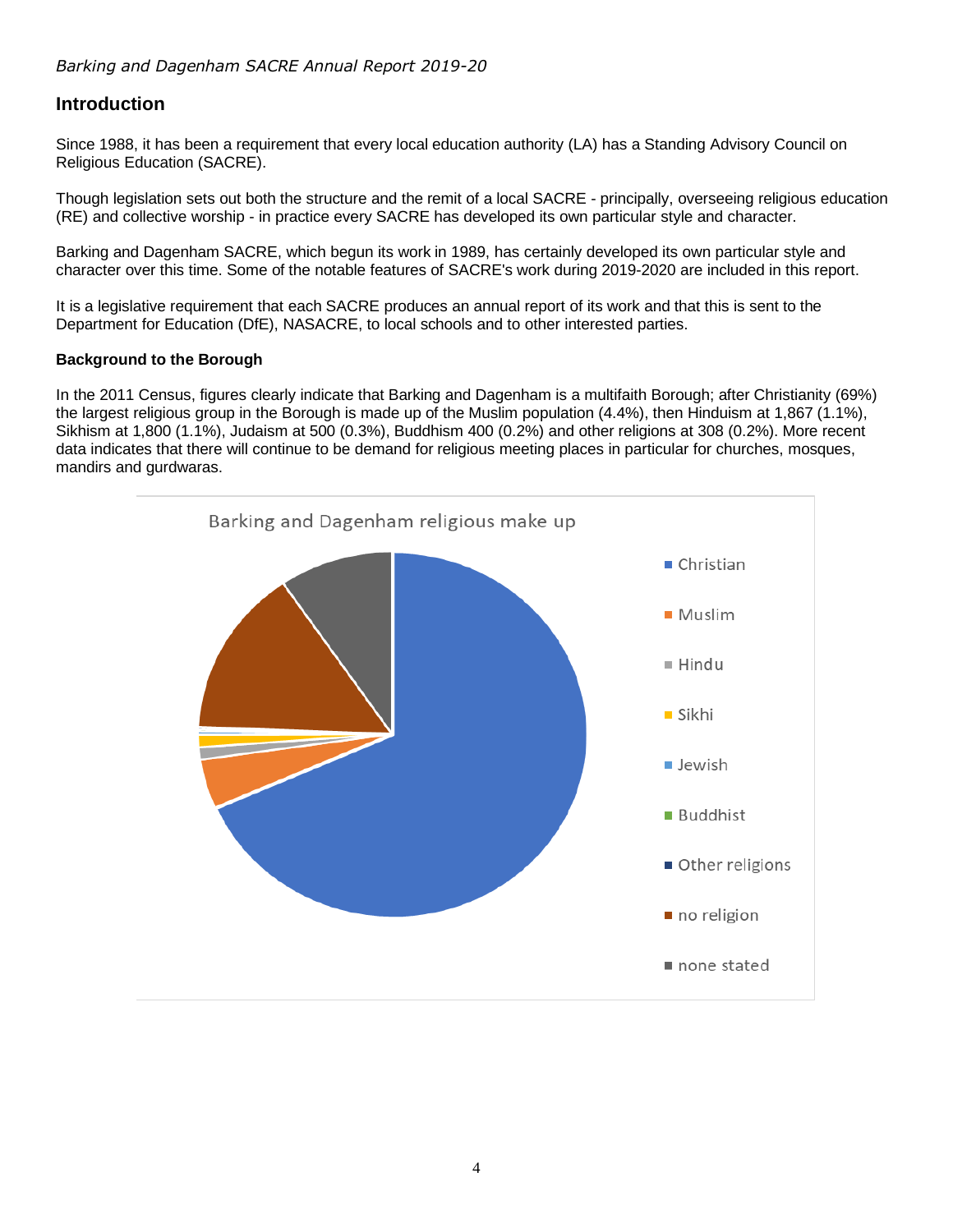#### **2018 London religious data**



According to the 2020 school census there were 43,722 (Source: School Census, January 2020). This includes pupils attending school-based nurseries and 6th forms in Barking and Dagenham. They make up 21% of the total population in the borough. For comparison, across London as a whole children and young people are 24% of the population.

There were 183 different languages spoken in Barking and Dagenham schools according to the January 2020 school census. The ten most spoken languages in schools were English, Bengali, Urdu, Romanian, Lithuanian, Yoruba, Albanian, Portuguese, Panjab and French. Understanding and appreciating difference and diversity is an important value to support in schools.

| Language       | <b>Number</b> |
|----------------|---------------|
| English        | 21433         |
| Bengali        | 3096          |
| Urdu           | 2285          |
| Romanian       | 1761          |
| Lithuanian     | 1528          |
| Yoruba         | 1511          |
| Albanian/Shqip | 892           |
| Portuguese     | 750           |
| Panjabi        | 726           |
| French         | 618           |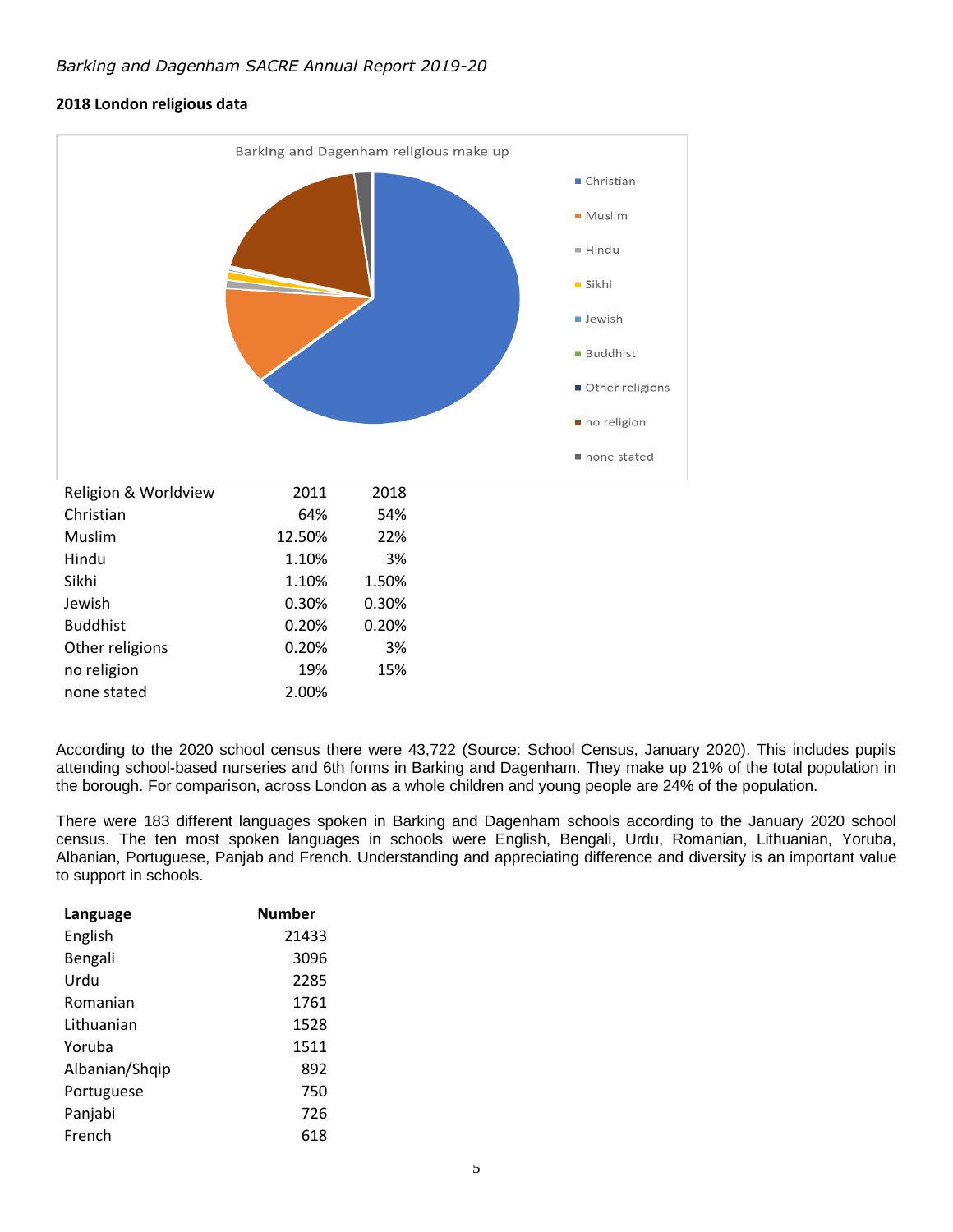# **1 Advice to Statutory bodies**

- 1.1 Within Barking and Dagenham, advice is available to schools through:
	- the SACRE RE consultant:
	- termly network meetings being run for school RE leaders in primary and secondary schools. These meeting have supported teachers in understanding the aims of RE and middle leaders role and responsibilities in leading RE. In the primary meetings there was also a focus on - Spirited Play philosophical story telling technique; Thinking strategies in RE; Christianity Masterclass. In secondary meetings there was also a focus on – subject knowledge on Judaism and Orthodox Christianity.
	- SACRE documents being sent electronically into every school on practicing faith in schools;
- 1.2 The RE consultant to SACRE has given advice to the local authority on a number of occasions in 2019/2020.

# **2 Standards and quality of provision of Religious Education**

#### 2.2 Public examinations

Due to COVID 19 and lockdown there are no published examination results in RE/RS for summer 2020 that we can analyse as a local authority.

Looking to national standards the Joint council for qualification has published this for GCSE RS results (Cumulative percentages

Summer 2020 results were issued under a different set of circumstances due to the COVID-19 pandemic and care must be taken when comparing to previous vears.

| <b>Subject</b>           | Gender        | <b>Number</b> | % of Total |        | <b>CUMULATIVE PERCENTAGES by Grade</b> |        |         |
|--------------------------|---------------|---------------|------------|--------|----------------------------------------|--------|---------|
|                          |               | Sat           | No. Sat    | 7/A    | 4/C                                    | 1/G    |         |
| <b>Religious Studies</b> | Male          | 113026        | 4.0        | 26.6   | 74.7                                   | 99.2   | 100.0   |
|                          |               | (113417)      | (4.1)      | (22.2) | (64.4)                                 | (97.4) | (100.0) |
|                          | Female        | 134598        | 4.7        | 42.8   | 86.1                                   | 99.7   | 100.0   |
|                          |               | (135605)      | (4.9)      | (37.9) | (79.1)                                 | (99.2) | (100.0) |
|                          | Male & Female | 247624        | 4.4        | 35.4   | 80.9                                   | 99.5   | 100.0   |
|                          |               | (249022)      | (4.5)      | (30.7) | (72.4)                                 | (98.4) | (100.0) |

The figures in brackets are the equivalent provisional figures for 2019.

# Looking to national standards the Joint council for qualification has published this for A'Level RS results (Cumulative percentages)

| <b>Religious Studies</b> | <b>Male</b>   | 4662    | 1.3   | 10.9  | 34.4   | 62.7   | 87.3   | 97.0   | 99.7   | 100.0   |
|--------------------------|---------------|---------|-------|-------|--------|--------|--------|--------|--------|---------|
|                          |               | (5434)  | (1.5) | (4.5) | (21.4) | (49.9) | (75.3) | (91.0) | (97.5) | (100.0) |
|                          | Female        | 12877   | 3.0   | 11.4  | 37.1   | 67.8   | 90.4   | 97.9   | 99.9   | 100.0   |
|                          |               | (13972) | (3.2) | (4.3) | (22.1) | (50.8) | (77.3) | (92.6) | (98.4) | (100.0) |
|                          | Male & Female | 17539   | 2.2   | 11.3  | 36.4   | 66.4   | 89.6   | 97.7   | 99.8   | 100.0   |
|                          |               | (19406) | (2.4) | (4.3) | (21.9) | (50.5) | (76.7) | (92.1) | (98.2) | (100.0) |
|                          |               |         |       |       |        |        |        |        |        |         |

#### 2.3 Attainment in RE

The RE consultant has worked with primary and secondary subject leaders through network meetings on grading and assessing pupils work in 2019-20.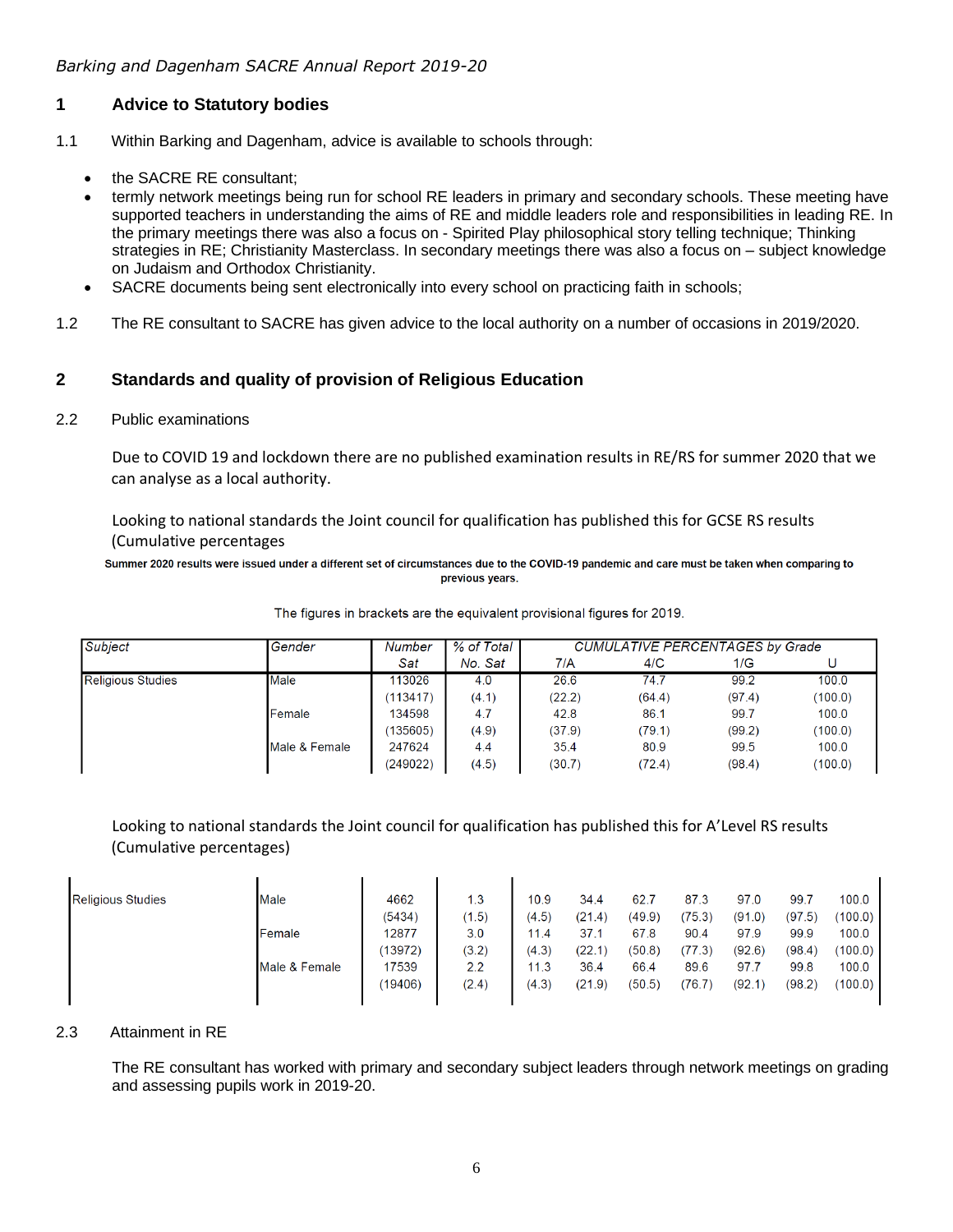The RE Advisor has systematically reviewed school Ofsted reports in order to maintain an overview of standards within schools.

From September 2019- July 2020 the total number of inspections are as follows:

| <b>Total Inspections</b>   | 12 |
|----------------------------|----|
| <b>Nursery Inspections</b> | 0  |
| <b>Primary Inspections</b> | 8  |
| Secondary Inspections      | 2  |
| Special                    | 1  |
| <b>UTC</b>                 |    |

There were no comments within these Ofsted reports about RE, Collective worship or SMSC for us to highlight.

2.4 The quality of RE provision in schools

From the LA's monitoring of schools we know that 13 pupils have been withdrawn from RE lessons across primary and secondary schools, and 20 pupils have been withdrawn from Collective worship from a total of 43,722 pupils. This means that 99.98% of pupils are in Barking and Dagenham RE lessons, and 99.97% of pupils are in acts of collective worship.

From monitoring schools needs Barking and Dagenham SACRE have discovered that secondary and primary schools have a need for support around contacts for visiting places of worship. Primary schools also highlighted their need for support around planning for high quality RE lessons; there is also a continued needfor further subject knowledge enhancement in religions and worldviews. The LA and BDSIP have won via SACRE a Westhill/NASACRE award to provide teachers with 3 subject knowledge enhancement sessions in the Spring term 2021.

2.5 Withdrawal from RE

There were 13 pupils withdrawn from Religious Education in 2019-2020

2.6 Complaints about RE

There have been no formal complaints received about RE from any Barking and Dagenham schools during 2019- 2020.

# **3 Agreed Syllabus**

- 3.1 Religious Education (RE) is not part of the National Curriculum but is a local responsibility. It is for this reason that, by law, each local authority must produce an agreed syllabus for RE. Legislation also requires that an agreed syllabus be reviewed every five years. SACRE, with the LA and BDSIP launched ta new Agreed Syllabus for its schools in June 2020. Schools were given a days training on the new syllabus (1 day of training to EYFS leads; 1 day training to Primary leads; 1 days training to secondary RE departments)
- 3.2 15 secondary teachers; 46 Primary teachers and 50 EYFS teachers attended training in June and July 2020. Teachers rated the training providing at 5.7 out of 6. The RE consultant recorded the virtual training sessions, and schools who missed it due to illness or COVID related issues were sent the recording link. The consultant then met with teachers to answer any questions or queries they had.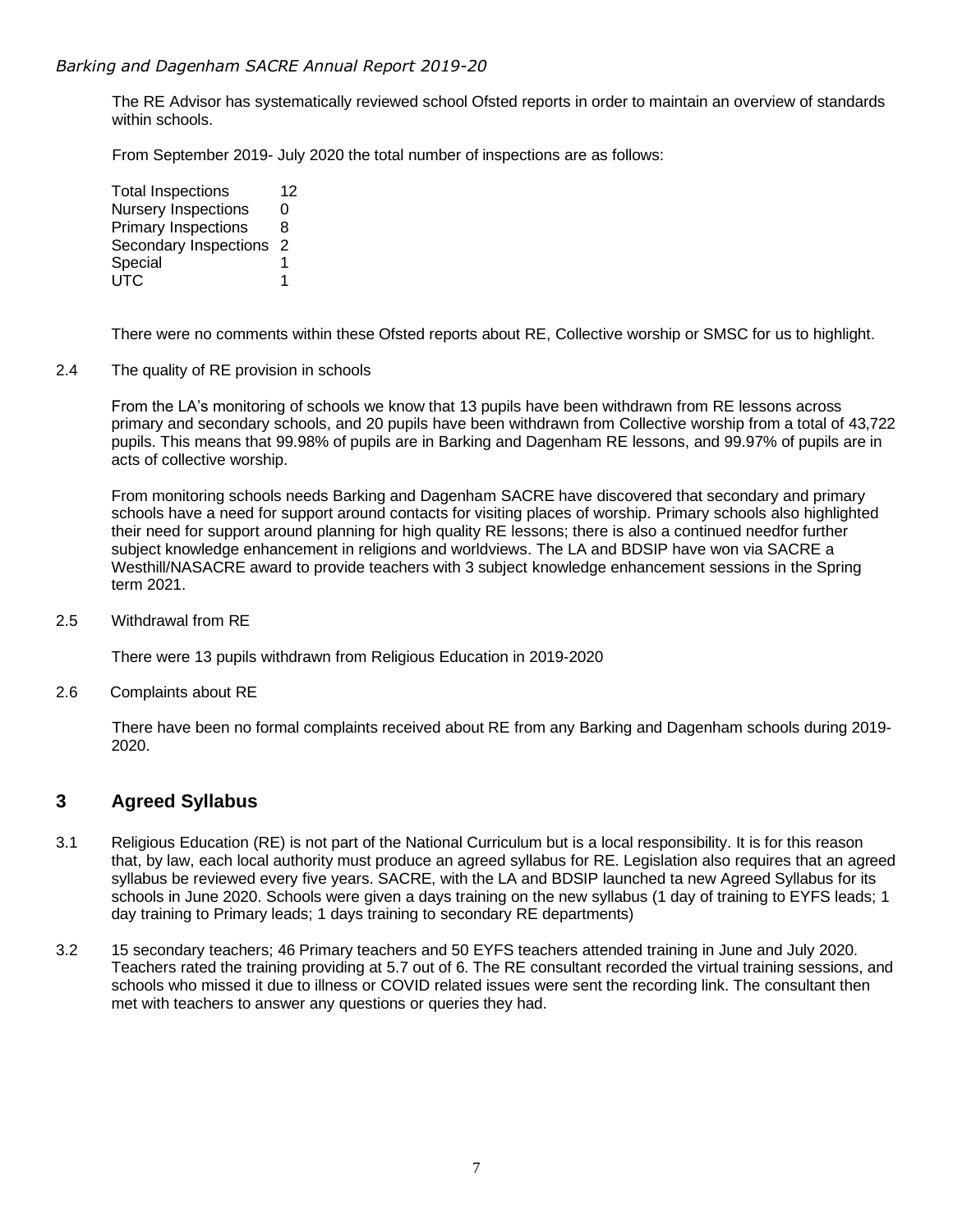# **4 Collective worship**

4.1 Compliance with the statutory requirement

From the LA's monitoring of schools we know that 20 pupils have been withdrawn from Collective worship from a total of 43,722 pupils. This means that 99.98% of pupils are in acts of collective worship.

- 4.2 Determinations: no request was brought to SACRE for a determination in 2019-2020.
- 4.3 Complaints about collective worship: there were no complaints received by the LA or SACRE about collective worship in 2019-2020.

# **5 Management of SACRE**

#### 5.1 Attendance at SACRE, by committee SACRE has been quorate for all of its meeting in the year September 20198-August 2020.

| Name                        | 19/9/2019    | 20/11/2019 | 6/2/2020  | 7/5/2020  |
|-----------------------------|--------------|------------|-----------|-----------|
| Pastor A Adesina            | X            | Y          | Apologies | Apologies |
| Councillor D Akwaboah       | Υ            | Apologies  | Υ         | Apologies |
| Ms E Anderton               | Υ            | Υ          | Υ         | Υ         |
| Ms L Bird                   | Υ            | Υ          | Υ         | x         |
| Reverend M Court            | Υ            | Υ          | Υ         | Υ         |
| Mr W Crossman               | Apologies    | Υ          | Υ         | X         |
| <b>Reverend R Descombes</b> | Apologies    | Apologies  | Υ         | Apologies |
| Mrs CD' Netto               | Υ            | Υ          | Υ         | Apologies |
| Ms R Everett                | Υ            | Υ          | Apologies | Apologies |
| Mr P Fing                   | X            | x          | x         | x         |
| Ms M Haig                   | not a member | Apologies  | Υ         | Υ         |
| Mr H Jain                   | X            | Apologies  | x         | Υ         |
| Ms F Jeens                  | Υ            | Υ          | Apologies | Apologies |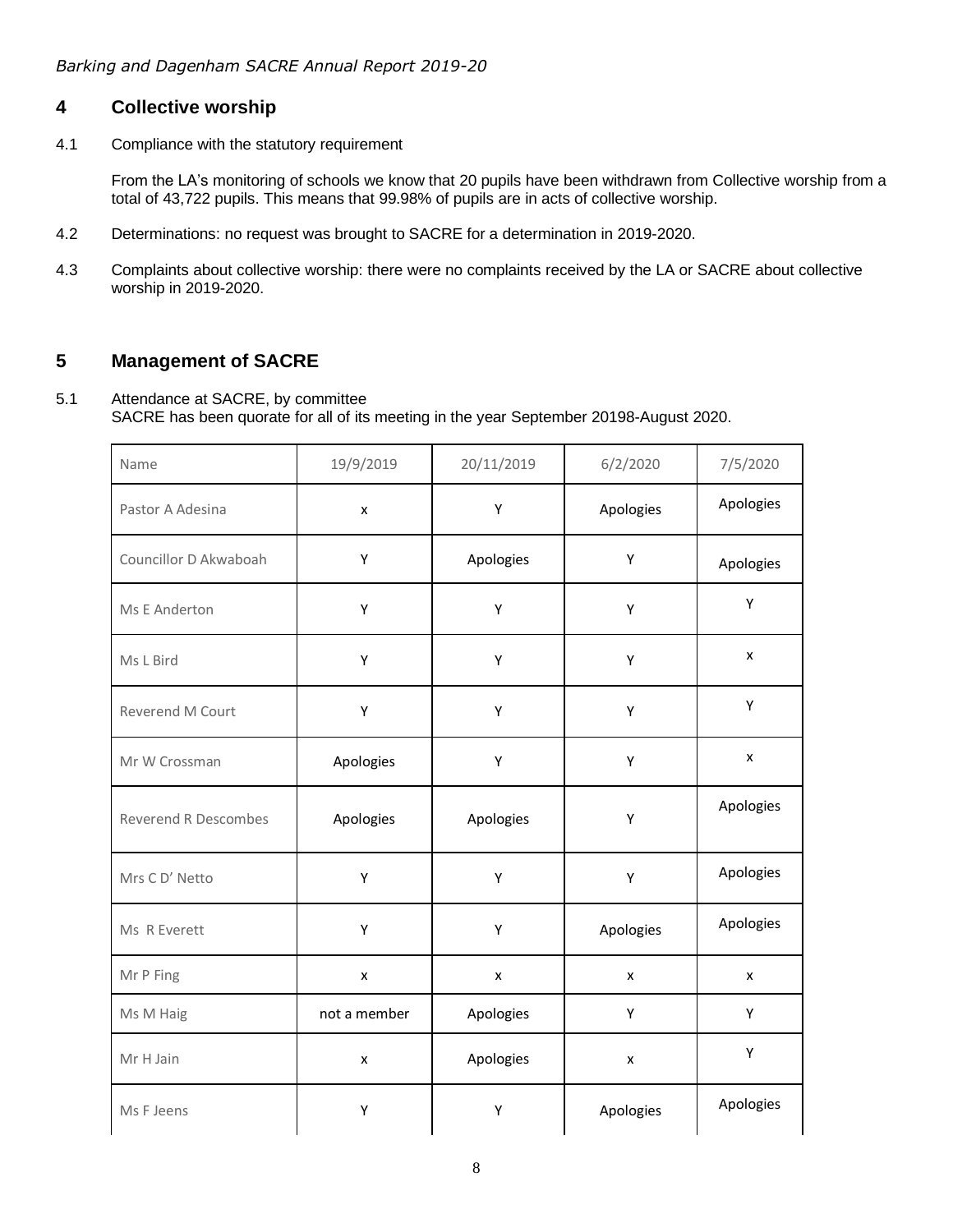| Name                | 19/9/2019    | 20/11/2019   | 6/2/2020     | 7/5/2020  |
|---------------------|--------------|--------------|--------------|-----------|
| Ms S Khan           | Υ            | Apologies    | Y            | X         |
| Mr T Llewelyn-Jones |              | Υ            | Υ            | Y         |
| Reverend K Miller   | Υ            | Y            | Y            | Υ         |
| Miss N Nadeem       | not a member | not a member | not a member | Y         |
| Mrs R K Sahota      | Υ            | Υ            | Υ            | Y         |
| Councillor M Saleem | Y            | Y            | Y            | Apologies |
| Rabbi I Shillor     | Υ            | resigned     |              |           |
| Mr P Wallis         | Υ            | Υ            | Υ            | x         |

#### 5.2 Membership and training

Membership continues to be good, as is attendance at meetings.

SACRE received annual training about it's role ensuring members can be critical colleagues to help SACRE and the LA to discharge their duties.

5.3 Complaints about RE and Collective worship: There have been no received.

#### 5.4 Meetings

As is the usual SACRE practice we held our three meeting at Barking Town Hall and virtually on line once we were in lockdown. We also had an Agreed Syllabus Conference as a fourth meeting during this year head at Barking Town hall.

19th September 2019 14<sup>th</sup> November 2019 – Agreed Syllabus Conference meeting 6<sup>th</sup> February 2020 18th May 2020

#### **6 Contribution of SACRE to wider Local Authority agenda**

6.1 What SACRE has contributed to other agendas

Governors Forum – The RE consultant helped lead workshops on the new RE Syllabus at the annual Governors conference and SACRE has a governor rep which is a great development.

Many SACRE members are part of Barking and Dagenham's faith forum and continued project work outside of these meetings, trying to build community cohesion across the borough.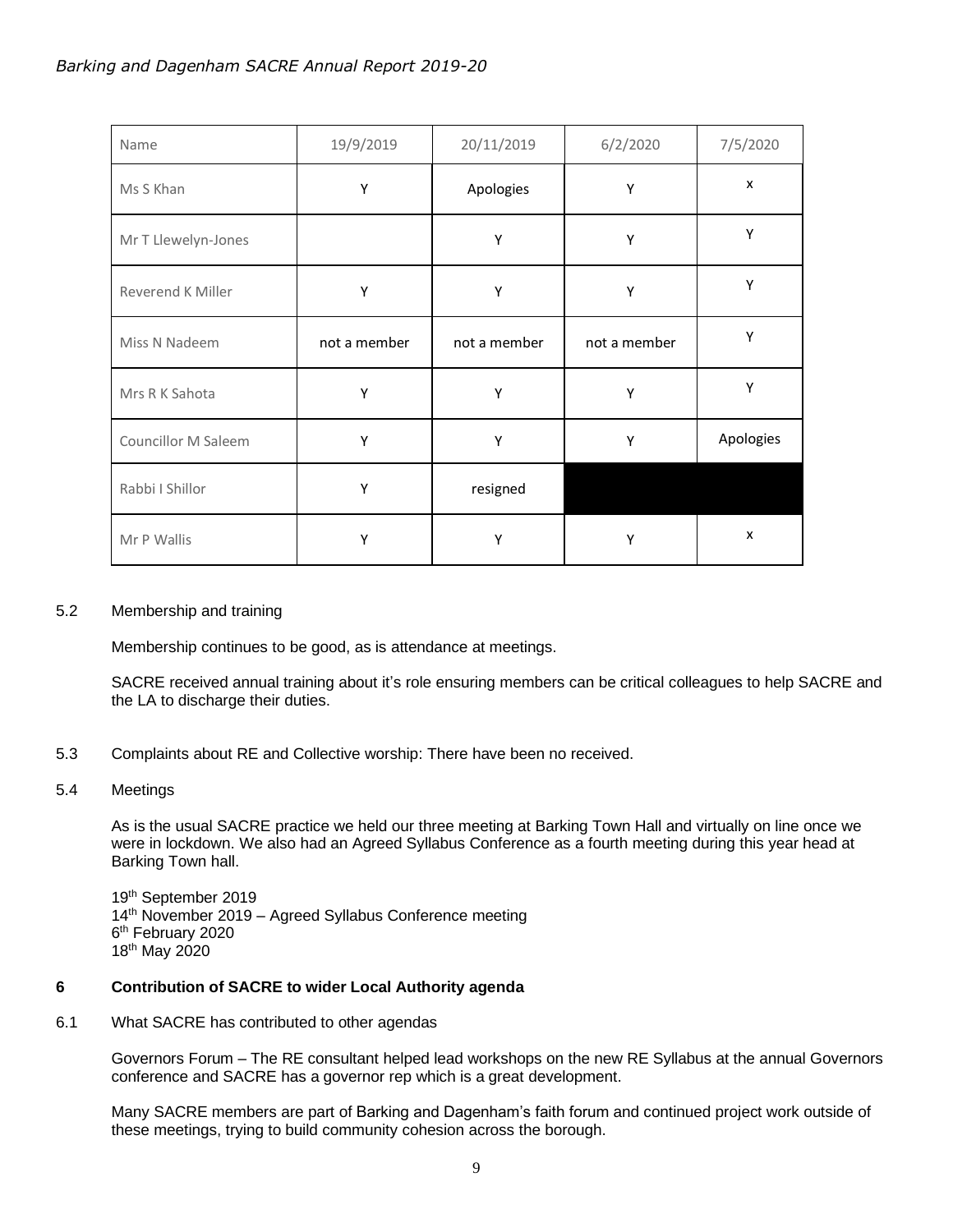We have had members of the LA's prevent team join us, in order to work more strategically.

6.2 SACRE's contribution to the LA's public sector equality duty:

Councilors who are SACRE members have contributed to the LA's ongoing work to ensure all groups within Barking and Dagenham have a voice in the decision making and policies of the council.

6.3 SACRE's contribution to support schools through events and training

SACRE members have made contributions to primary and secondary network meetings.

Many SACRE members have hosted school visits to their places of worship throughout the year.

*Local*

SACRE via BDSIP provides termly network meetings for all Barking and Dagenham schools on RE.

The RE advisor also provides whole staff training events and advice around RE, CW and SMSC to Barking and Dagenham schools.

SACRE have supported the RE advisor practically by providing faith visitors to meetings and conferences throughout the year.

6.4 Links to broader community initiatives

Barking and Dagenham SACRE is a part of NASACRE and the LA RE advisor is a member of AREIAC, NATRE and the NASACRE executive.

## 7 **SACRE arrangements**

#### *Professional and administrative support*

During the year 2019-2020 three LA officers supported SACRE professionally and administratively:

- o Claire Clinton as Professional RE advisor;
- $\circ$  Stephen Noon from BDSIP, Avril Carnelley as the Local Authority link office, and
- o Jackie Day as Clerk to SACRE.

#### *Finance*

The sum of **£16,015** was made available through the LA to support the work of SACRE during the year. The sum covered the cost of employing an RE consultant, the cost of clerking SACRE, membership of NASACRE and attending conferences and refreshments**.** (These figures break down to: £1550 for the clerk to SACRE; £5000 for Agreed Syllabus development; Catering for meetings £120; NASACRE membership £95; RE Advisor consultant £14,250; NASACRE conference and travel £90).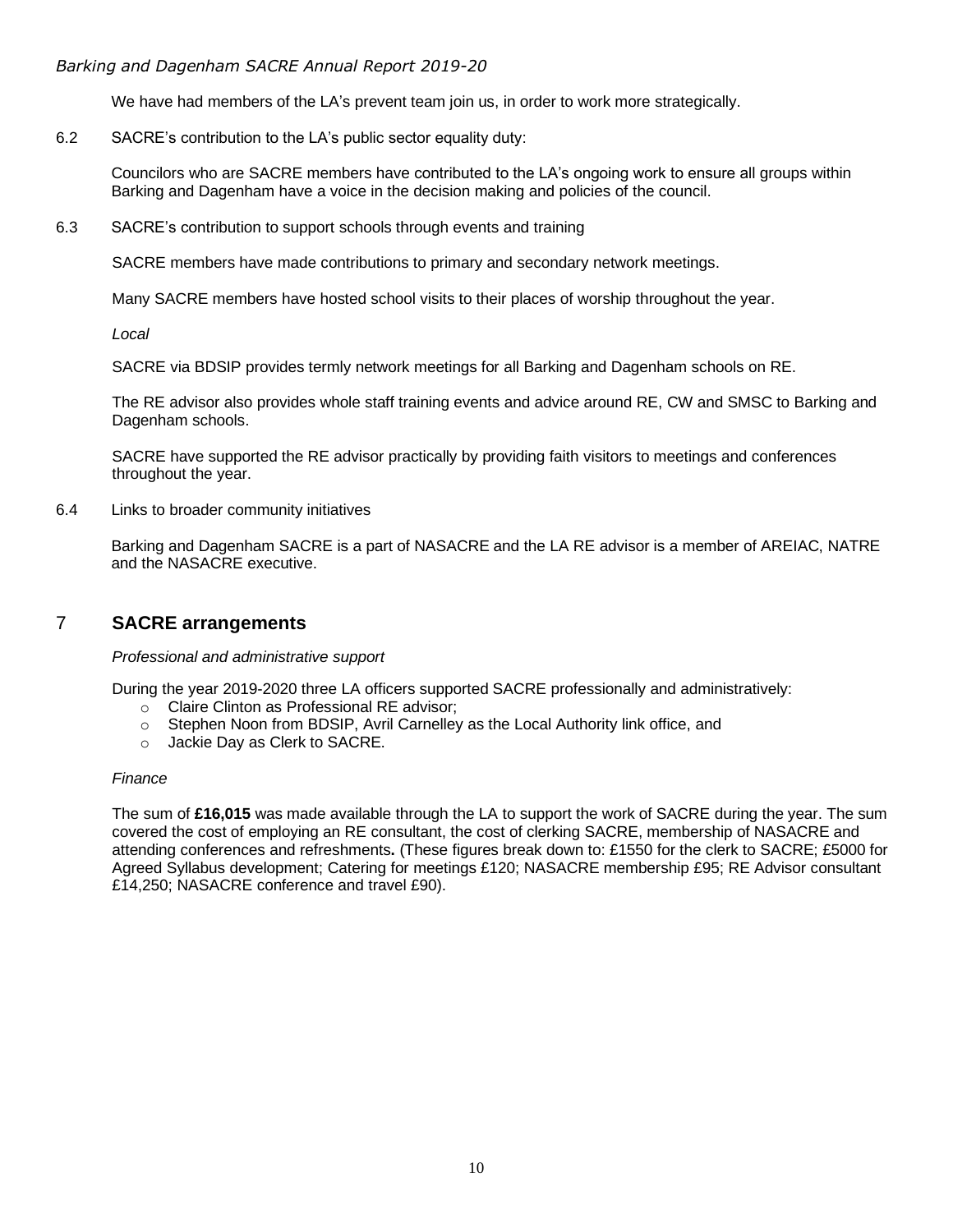# *Barking and Dagenham SACRE Annual Report 2019-20* **Appendix 1: B&D SACRE priorities for 2020**



| <b>No</b>      | Priority                  | Date                                                                                               | Process                                                                                                                                                                                                                                                                                                                                                                                        | <b>Outcomes</b>                                                                                                                                                                                                                                                      | Cost/resource<br>implications                                                                              |
|----------------|---------------------------|----------------------------------------------------------------------------------------------------|------------------------------------------------------------------------------------------------------------------------------------------------------------------------------------------------------------------------------------------------------------------------------------------------------------------------------------------------------------------------------------------------|----------------------------------------------------------------------------------------------------------------------------------------------------------------------------------------------------------------------------------------------------------------------|------------------------------------------------------------------------------------------------------------|
| 1              | Annual report<br>produced | February<br>2020<br>May 2020<br>Nov onwards<br>2020<br><b>Sept 2020</b><br><b>December</b><br>2020 | Discuss GCSE, and AS exam analysis in meeting from<br>2018-2019 Annual report<br>Publish 2019 report to schools & on LA website<br>RE Advisor to write draft Annual Report from September<br>2020, ready for review at SACRE Jan 2021 meeting<br>RE Advisor to liaise with LA data team to get 2020 GCSE,<br>A/S exam analysis for RE 2020<br>Send final Annual Report 2020 to DFE and NASACRE | Both the LA & SACRE will<br>know that they are<br>discharging their legal duty<br>to produce an annual report<br>by 31.12.20<br>LA & SACRE will have an<br>overview on the<br>implementation of the Agreed<br>Syllabus in schools & school<br>needs around RE and CW | Total cost of<br>this work to<br>be met from<br>RE Adviser's<br>commissioned<br>time budget,<br>paid by LA |
| $\overline{2}$ | Compliance<br>in RE       | May 2020<br><b>Oct 2020</b>                                                                        | Pass new draft monitoring form for sending out to schools<br>$\bullet$<br>RE Advisor to e-mail RE subject leaders new 2020<br>monitoring forms, BDSIP to send out to headteachers and<br>ask for monitoring survey to be completed by Oct 2020<br>RE Advisor to collect returns from schools<br>$\bullet$                                                                                      | SACRE becomes clearer on<br>$\bullet$<br>what RE and CW is going on<br>within its schools                                                                                                                                                                            | Cost of this<br>work to be<br>met from RE<br>Adviser's time<br>paid by LA                                  |
| $\mathbf{3}$   | Membership<br>of SACRE    | <b>Feb 2020</b><br>On-going<br><b>July 2020</b><br>May 2020                                        | RE advisor and SACRE members to suggest new recruits:<br>$\bullet$<br>ongoing<br>Ensure each panel is quorate<br>Work with council for new appointment of councillors<br>Recruit a Buddhist and Hindu rep for SACRE - use Billy<br>$\bullet$<br>Crossman's contacts as a starting place                                                                                                        | a good breath and diversity<br>$\bullet$<br>of faiths established on B&D<br><b>SACRE</b><br>SACRE as far as is possible is<br>representative of B&D<br>population                                                                                                    | No cost<br>implication                                                                                     |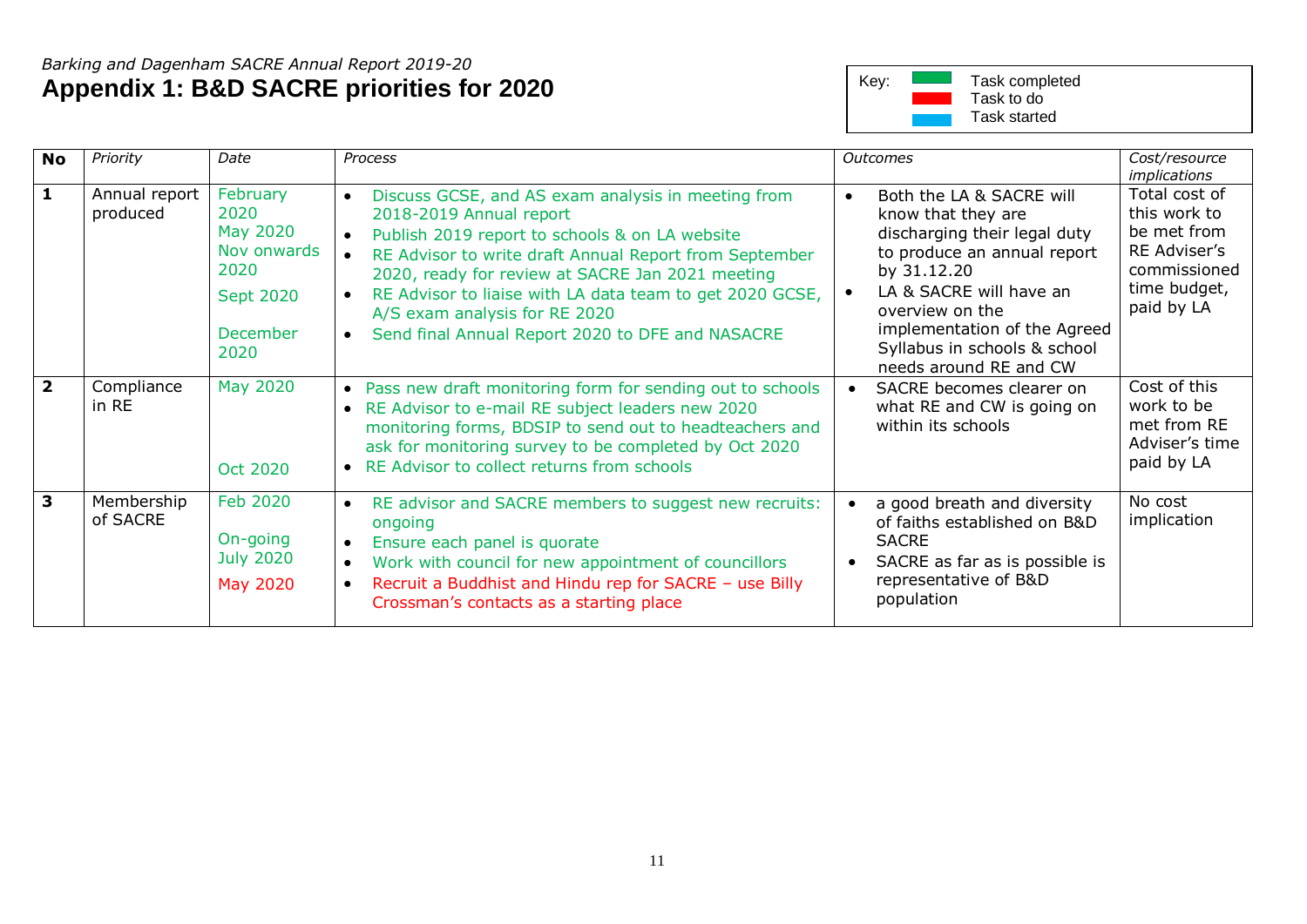*Barking and Dagenham SACRE Annual Report 2019-20*

| <b>No</b> | Priority                                  | Date                                                                                                  | Process                                                                                                                                                                                                                                                                                                                                                                                                                                                                                                                                                                                                                                                                                                                                                                                                                                                                                                          | Outcomes                                                                                                                                                                      | Cost/resource<br>implications                                                               |
|-----------|-------------------------------------------|-------------------------------------------------------------------------------------------------------|------------------------------------------------------------------------------------------------------------------------------------------------------------------------------------------------------------------------------------------------------------------------------------------------------------------------------------------------------------------------------------------------------------------------------------------------------------------------------------------------------------------------------------------------------------------------------------------------------------------------------------------------------------------------------------------------------------------------------------------------------------------------------------------------------------------------------------------------------------------------------------------------------------------|-------------------------------------------------------------------------------------------------------------------------------------------------------------------------------|---------------------------------------------------------------------------------------------|
| 4         | Supporting<br>good RE in<br>schools       | January 2020<br>onwards<br><b>May 2020</b><br><b>March 2020</b><br><b>Ongoing</b><br><b>Sept 2020</b> | B&DSIP along with SACRE provide a primary and a<br>$\bullet$<br>secondary termly network meeting to support the<br>teaching of RE in it's schools<br>Consider new ways in which SACRE can support excellent<br>RE in B&D schools<br>Application to NASACRE for Westhill grant for £4000 for<br>$\bullet$<br>CPD for schools in the next academic year<br>SACRE members go to schools to support RE and CW,<br>$\bullet$<br>maybe at least one visit a year with an annual focus (eg<br>CW focus, or EYFS)<br>Ensure we have teacher input into SACREs work, create a<br>$\bullet$<br>teacher expert group that sit outside SACRE meetings                                                                                                                                                                                                                                                                        | Members develop a vision<br>and ownership for how<br>SACRE can support good RE<br>in schools                                                                                  | Total cost of<br>network mting<br>work to be<br>met from RE<br>Adviser's time<br>paid by LA |
| 5         | Links to best<br>practice in RE<br>and CW | October 2020                                                                                          | RE consultant and SACRE develop advice to B&D schools<br>$\bullet$<br>to ensure this aspect of the school day is understood by<br>schools and SACRE has discharged its legal duty to<br>support and monitor this aspect of a school's work<br>Develop SACRE working group<br>$\bullet$                                                                                                                                                                                                                                                                                                                                                                                                                                                                                                                                                                                                                           | Fulfil legal requirement to<br>$\bullet$<br>have a SACRE running<br>correctly<br>Reflect on best practice from<br>$\bullet$<br>other authorities and use in<br><b>B&amp;D</b> | Cost of this<br>work to be<br>met from RE<br>Adviser's time<br>paid by LA                   |
| 6         | <b>SACRE CPD</b>                          | January 2019<br>onwards                                                                               | Provide finances for consultant and SACRE member to<br>$\bullet$<br>attend National SACRE AGM May 2021<br>Provide finances for being a member of NASACRE<br>$\bullet$<br>Create a document summary the point of SACRE - giving<br>$\bullet$<br>clarity to why we are meeting, how does SACRE enable<br>pathways for schools to model good RE (Avril, Claire,<br><b>Randip and Dorothy)</b><br>Understand what SACREs role is - annual briefing<br>$\bullet$<br>SACRE members attend training that is happening for<br>$\bullet$<br>teachers<br>Understanding the LA - pathways of communication<br>$\bullet$<br>clear, who are our key people. Invite some of those<br>people to come to SACRE meeting (Claire and Avril to<br>start to map)<br>SACRE CPD to be trained in the focus for the year<br>$\bullet$<br>SACRE CPD to know how to evaluate what we have seen<br>$\bullet$<br>in our reports from school | Enabling SACRE to keep up to<br>$\bullet$<br>date with national best<br>practice<br>Enabling SACRE to reflect on<br>$\bullet$<br>its own practice and<br>procedures           | Funding<br>provided by<br>LA annually to<br>SACRE budget                                    |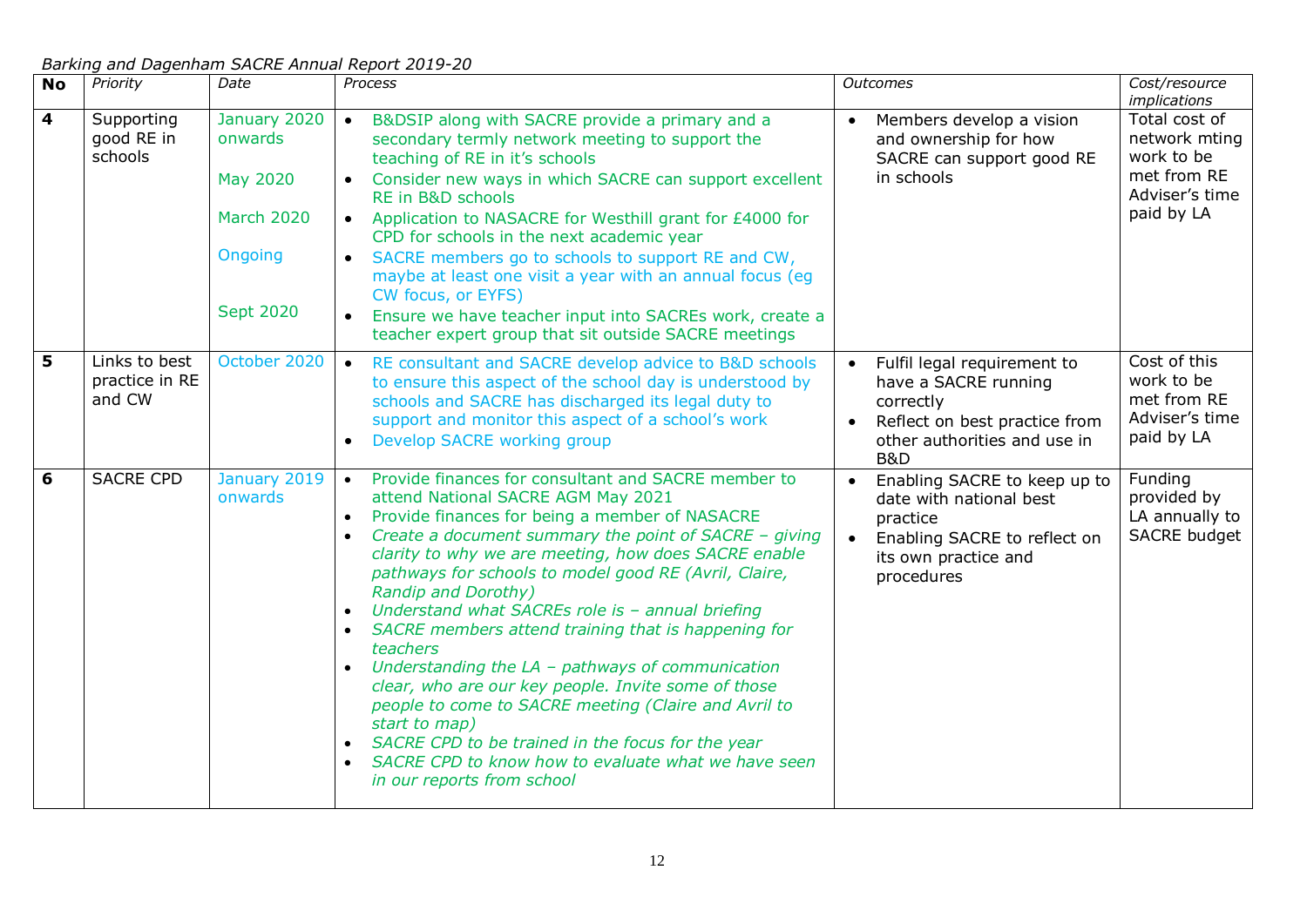*Barking and Dagenham SACRE Annual Report 2019-20*

| <b>No</b> | Priority                                                               | Date                                                                                            | Process                                                                                                                                                                                                                                                                                                                                                                                                                                                                                                                                                 | <b>Outcomes</b>                                                                                                                                                                                                                                                                                                                  | Cost/resource<br><i>implications</i>                                                     |
|-----------|------------------------------------------------------------------------|-------------------------------------------------------------------------------------------------|---------------------------------------------------------------------------------------------------------------------------------------------------------------------------------------------------------------------------------------------------------------------------------------------------------------------------------------------------------------------------------------------------------------------------------------------------------------------------------------------------------------------------------------------------------|----------------------------------------------------------------------------------------------------------------------------------------------------------------------------------------------------------------------------------------------------------------------------------------------------------------------------------|------------------------------------------------------------------------------------------|
|           | Quality of<br>teaching and<br>leadership<br>and<br>management<br>of RE | <b>Sept 2020</b><br>onwards                                                                     | RE Advisor to work with schools in academic year 2020-<br>2021 to get them ready for new monitoring form in which<br>we will start to ask for information about standards of RE<br>in 2021<br>Work with headteachers and governors to help SACRE<br>$\bullet$<br>support high quality teaching, leadership and<br>management in B&D schools<br>Look to train up RE SLE (senior leaders in education), so<br>that we have a work force to support high quality RE<br>Highlight to schools REQM as a way to reflect on their<br>$\bullet$<br>own practice | SACRE is able to support<br>schools that are weaker in<br>their teaching of RE<br>SACRE and LA SLE's are able<br>$\bullet$<br>to understand what high<br>standards look like in RE with<br>confidence                                                                                                                            | RE advisors<br>time covered<br>by LA budget                                              |
| 8         | Launch new<br>Agreed<br>Syllabus                                       | May 2020<br>June and July<br>2020<br>Sept-Oct<br>2020<br><b>April 2021</b><br><b>April 2021</b> | Advertise schools training to B&D schools: Primary 8th<br>June; Secondary 16 <sup>th</sup> June and EYFS 9 <sup>th</sup> July<br>RE consultant to plan new training as now will be on-line<br>$\bullet$<br>due to COVID19<br>Plan an official launch for AS in Borough and find budget<br>$\bullet$<br>for launch after COVID is over<br>Survey schools to gain feedback on implementation of AS<br>Survey pupils and parents about RE in LA                                                                                                            | B&D LA fulfil legal duties on<br>$\bullet$<br>publishing a new Agreed<br>Syllabus<br>B&D schools will be clear on<br>$\bullet$<br>new syllabus requirements<br>and implementation<br>Syllabus is known about<br>$\bullet$<br>within the LA, and SACRE<br>becomes more recognised as<br>a useful partner in<br>community cohesion | RE advisers<br>time is<br>covered in LA<br>work<br><b>Budget</b><br>needed for<br>launch |
| 9         | Work with<br><b>B&amp;D Faith</b><br>Forum                             | <b>March 2020</b><br>onwards<br><b>Sept 2020</b><br>onwards                                     | To create a place of worship database for schools<br>RE Advisor to offer training to faith leaders so they<br>understand our new syllabus as well as top tips for<br>receiving school visits                                                                                                                                                                                                                                                                                                                                                            | SACRE becomes a helpful and<br>$\bullet$<br>supportive partner for schools<br>by providing appropriate links<br>into local communities                                                                                                                                                                                           | No costs<br>involved                                                                     |
| 10        | <b>NASACRE</b><br>grant and<br>project                                 | June/July<br>2020<br>Autumn term<br>2020                                                        | Avril, Randip and Claire to meet to produce a plan for<br>$\bullet$<br>doing the project<br>Autumn term create flyer for schools, get schools signed<br>$\bullet$<br>up for conference day for Spring term.<br>Share dates with SACRE members so they can also<br>attend (12 <sup>th</sup> Jan; 14 <sup>th</sup> Jan; 27 <sup>th</sup> Jan; 26 <sup>th</sup> Feb; 3 <sup>rd</sup> March;<br>11 <sup>th</sup> March<br>Organise opportunities for teachers and SACRE to meet<br>across the year                                                          | Support created for SACRE's<br>to function more effectively                                                                                                                                                                                                                                                                      | No funding<br>needed as<br>gained grant<br>from Westhill<br>and NASACRE<br>for £4000     |